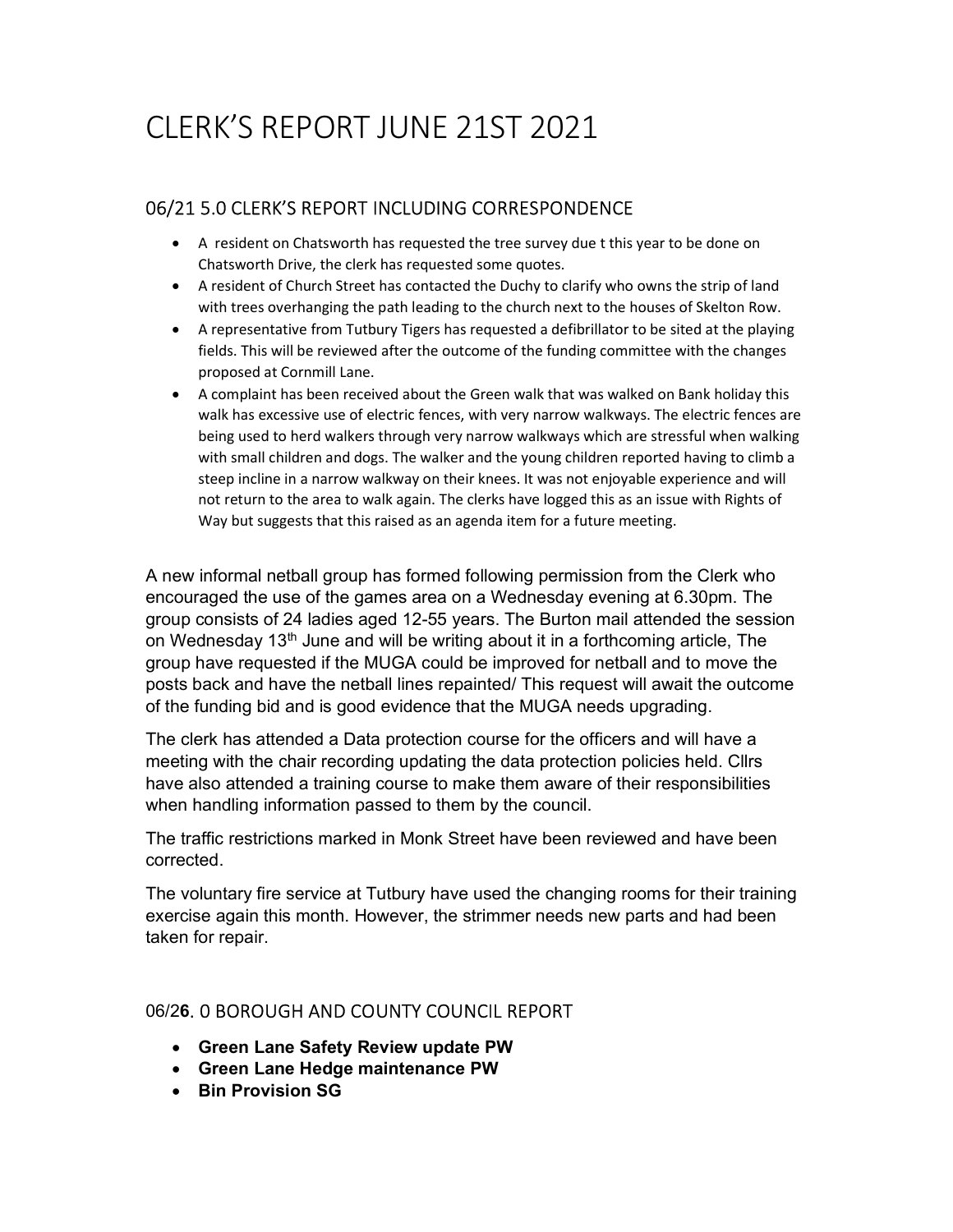| <b>Date</b>          | <b>Description</b>                         | <b>Supplier</b>                                    | <b>Net</b> | <b>VAT</b> | <b>Total</b> | Column1  |
|----------------------|--------------------------------------------|----------------------------------------------------|------------|------------|--------------|----------|
| 21/06/2021           | <b>Clerk Training</b>                      | <b>Staffordshire Parish Council</b><br>Association | 30.00      | 0.00       | 30.00        |          |
| 21/06/2021           | Legionella Control                         | <b>Sterilizing Services Ltd</b>                    | 64.00      | 12.80      | 76.80        |          |
| 21/06/2021           | Street cleaning and<br>maintenance         | M Guest                                            | 390.00     | 0.00       | 390.00       |          |
| 21/06/2021           | Mowing contract                            | <b>RB Landscaping</b>                              | 150.00     | 0.00       | 150.00       |          |
| 21/06/2021           | Chatsworth Drive Footpath<br>Maintenance   | <b>RB Landscaping</b>                              | 50.00      | 0.00       | 50.00        | 200.00   |
| 21/06/2021           | <b>Clerks Salary</b>                       | <b>Karen Duffill</b>                               | 1,026.57   | 0.00       | 1,026.57     |          |
| 21/06/2021           | <b>Clerks Expenses</b>                     | Karen Duffill                                      | 31.00      | 0.00       | 31.00        | 1,057.57 |
| 21/06/2021           | <b>Clerks Employer Pension</b>             | <b>Staffordshire County</b><br><b>Pension Fund</b> | 297.52     | 0.00       | 297.52       |          |
| 21/06/2021           | <b>Employee Pension</b><br>Contribution    | <b>Staffordshire County</b><br><b>Pension Fund</b> | 163.92     | 0.00       | 163.92       | 461.44   |
| 21/06/2021           | National Insurance                         | <b>HMRC</b>                                        | 123.65     | 0.00       | 123.65       |          |
|                      |                                            |                                                    |            |            | 2,339.46     |          |
|                      |                                            |                                                    |            |            |              |          |
|                      |                                            |                                                    |            |            |              |          |
| <b>Direct Debits</b> |                                            |                                                    |            |            |              |          |
| 21/06/2021           | Changing Room Gas Supply                   | Opus Energy                                        | 22.99      | 1.15       | 24.14        |          |
| 21/06/2021           | <b>Changing Room Electricity</b><br>Supply | Opus Energy                                        | 55.98      | 2.80       | 58.78        |          |
| 24/05/2021           | <b>Changing Rooms Water</b><br>Supply      | <b>Pennon Water</b>                                | 11.00      | 0.00       | 11.00        |          |

## 06/27. 0 TO APPROVE ACCOUNTS FOR PAYMENT

# 806/2. TO UPDATE THE COUNCIL ON THE BUDGET AND APPROVE AMENDMENTS

A Budget report has been distributed with suggested amendments.

# 06/29. 0 TO CONSIDER AND APPROVE INSTALLATION OF NEW PLANTERS FOR DUKE STREET

A document outlining the proposal and quotations have been distributed.

# 06/2 10.0 TO CONSIDER AND APPROVE TREE SURVEYS IN THE FOLLOWING AREAS

## CHURCH STREET ON ALONG THE CHURCH PATH.

## CHATSWORTH DRIVE.

 A resident of Church Street has requested that the trees lining path leading up to the church should be added to the agenda, they have contacted the Duchy of Lancaster who was thought to be the landowner of these trees. However, the Duchy